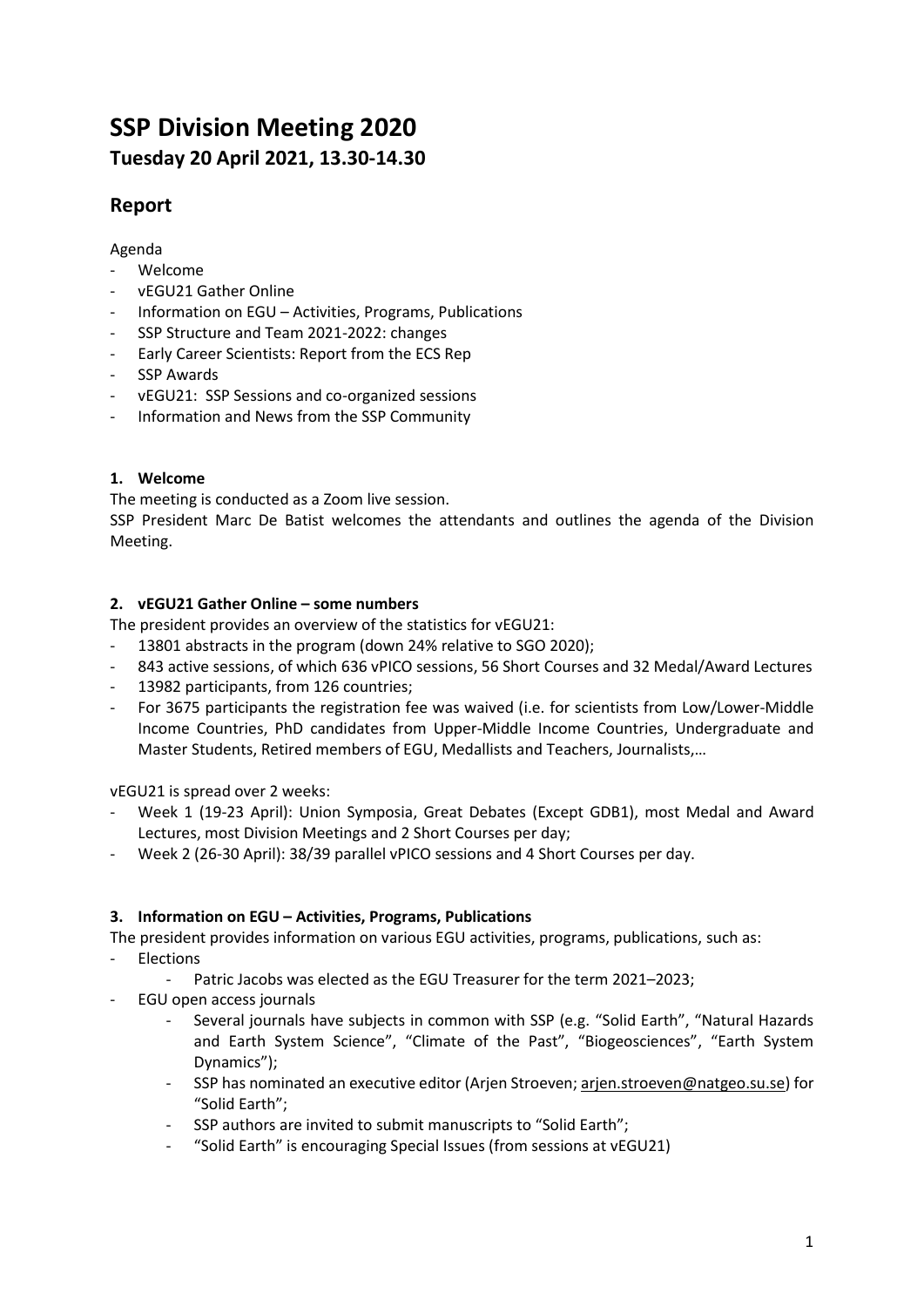#### **4. SSP Structure and Team 2021-2022: changes**

The following changes to the SSP team for 2021-2022 need to be approved/confirmed at the SSP Division Meeting:

- Jean-Baptiste Lamarck Medal Committee
	- André Strasser as former medalist member, replacing Jim Best who rotates off;
	- Madeleine Vickers as ECS member, replacing Guilhem Amin Douillet who rotates off;
	- Jorijntje Henderiks as new non-medalist member;
- Outstanding Early-Career Scientist Award Committee
	- "All science officers" as new members.

All changes are approved/confirmed unanimously by the SSP Division during the online Division Meeting. The President welcomes all new nominees and thanks Jim Best and Guilhem Amin Douillet for their work in the Jean-Baptiste Lamarck Medal Committee in the past years.

The proposed new committee members will be communicated to the Union Awards and Medals Committee and need to be approved by the Council.

| <b>Division SSP 2021-2022</b>                       |                               |           |
|-----------------------------------------------------|-------------------------------|-----------|
| President                                           |                               |           |
| Marc De Batist                                      | marc.debatist@ugent.be        |           |
| <b>Deputy President</b>                             |                               |           |
| Stéphane Bodin                                      | stephane.bodin@geo.au.dk      |           |
| <b>Program Group/Science Officers</b>               |                               |           |
| - Stratigraphy                                      |                               |           |
| Jorijntje Henderiks                                 | jorijntje.henderiks@geo.uu.se |           |
| lan Jarvis                                          | i.jarvis@kingston.ac.uk       |           |
| - Sedimentology                                     |                               |           |
| <b>Guilhem Amin Douillet</b>                        | guilhem.douillet@geo.unibe.ch |           |
| Stephen Lokier                                      | s.lokier@bangor.ac.uk         |           |
| - Paleontology                                      |                               |           |
| Thijs Vandenbroucke                                 | Thijs.Vandenbroucke@ugent.be  |           |
| Cinzia Bottini                                      | cinzia.bottini@unimi.it       |           |
| <b>Early Career Scientist (ECS) Representatives</b> |                               |           |
| Alicia Fantasia                                     | alicia.fantasia@univ-lyon1.fr |           |
| <b>Madeleine Vickers</b>                            | mlv@ign.ku.dk                 |           |
| <b>SSP-Blog editor</b>                              |                               |           |
| Alena Ebinghaus                                     | aebinghaus@abdn.ac.uk         |           |
| <b>Journals Representative</b>                      |                               |           |
| Arjen Stroeven                                      | arjen.stroeven@natgeo.su.se   |           |
| Jean-Baptiste Lamarck Medal Committee               |                               |           |
| Helmut Weissert, chair                              |                               |           |
| André Strasser                                      |                               | confirmed |
| Michael J. Benton                                   |                               |           |
| Isabel Montañez                                     |                               |           |
| Jorijntje Henderiks                                 |                               | confirmed |
| <b>Madeleine Vickers</b>                            |                               | confirmed |
|                                                     |                               |           |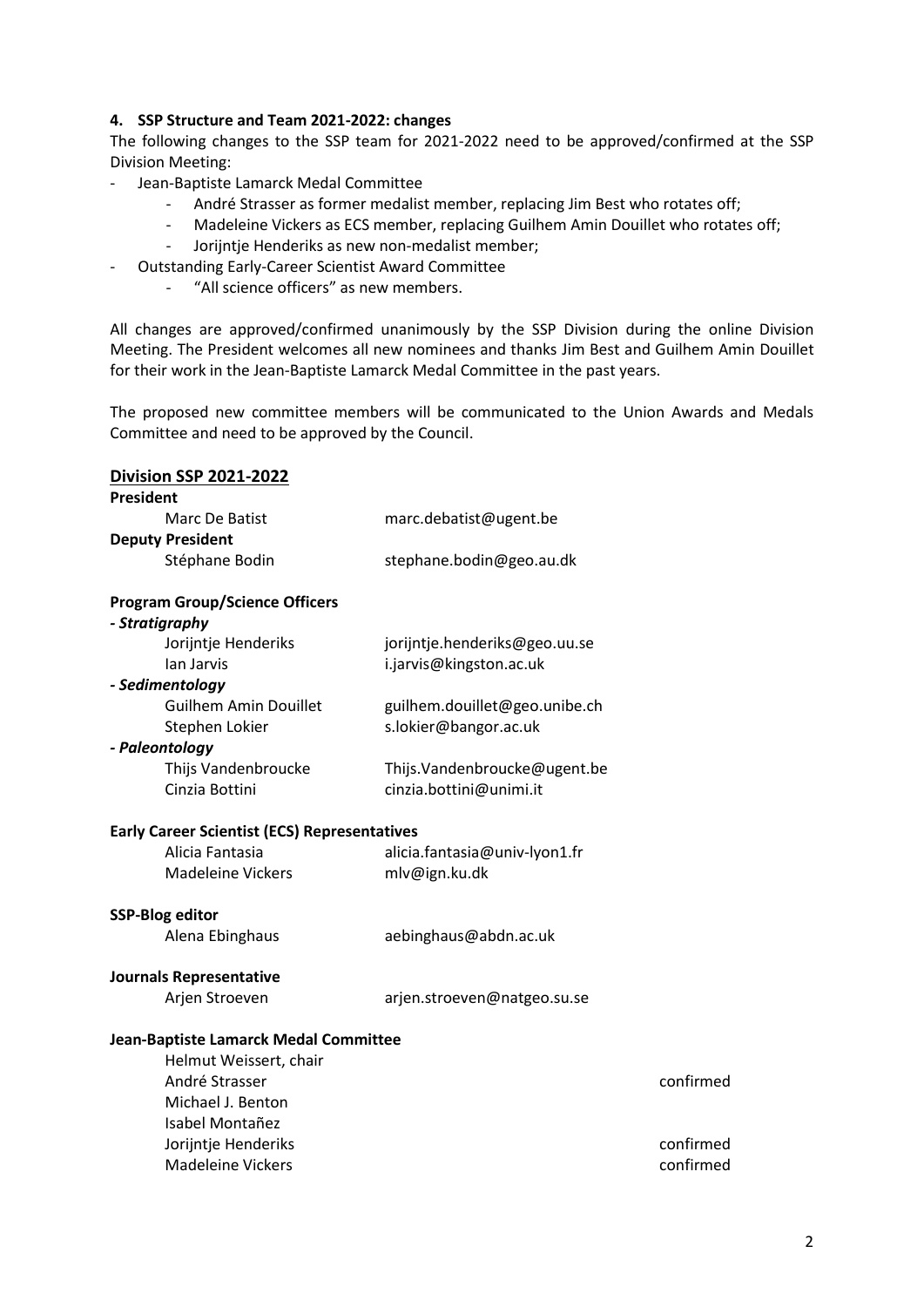#### **Outstanding Early-Career Scientist Award Committee**

| Marc De Batist, chair        |           |
|------------------------------|-----------|
| Jorijntje Henderiks          | confirmed |
| lan Jarvis                   | confirmed |
| <b>Guilhem Amin Douillet</b> | confirmed |
| Stephen Lokier               | confirmed |
| Thijs Vandenbroucke          | confirmed |
| Cinzia Bottini               | confirmed |

# **5. Early Career Scientists: Report from the ECS Representative**

ECS Representatives Madeleine Vickers and Alicia Fantasia give an overview of various ECS or ECSrelated activities:

- SGO 2020
	- Virtual networking evening, encouraging ECS presence
- Between SGO 2020 and vEGU21: social media
	- SSP-Blog (https://blogs.egu.eu/divisions/ssp/)... coordinated by Alena Ebinghaus
	- Facebook (https://www.facebook.com/EGUssp/)
	- Twitter (@EGU\_SSP)
	- (looking for social media manager)
- vEGU2021
	- ECS Virtual Networking Event in Gather.town
- Looking forward
	- Designate SSP (social) media manager?

## **6. SSP Awards**

André Strasser (Université de Fribourg, Switzerland) is the recipient of the 2021 SSP Jean-Baptiste Lamarck Medal, which was awarded this year *"in recognition of his contributions to the study of shallow-water carbonates and for his success at merging carbonate sedimentology with cyclo- and sequence stratigraphy"*. The medal lecture on "*Coral meets Milankovitch – or: time-distribution in shallow-marine carbonate sequences*" will be given on 20 April 2021, during the SSP Medal and Award Session, between 15:00 and 17:00.

Also the medal lecture by the 2020 medalist, Michael J. Benton, on "*The evolution of feathers*" will be given during this Medal and Award Session.

Niels de Winter (Utrecht University, The Netherlands) is the recipient of the 2021 SSP Outstanding Early Career Scientist Award, and this *"for his outstanding research on the application of µXRF analyses on biominerals to reconstruct palaeo-seasonality during past greenhouse climates"*. His award lecture on "*Advances in high-resolution paleoclimate reconstructions using growth experiments, age modelling and clumped isotope analyses*" will be given on 20 April 2021, during the SSP Medal and Award Session, between 15:00 and 17:00.

Also the award lecture by the 2020 awardee, Anna Joy Drury, on "*Deep-sea panoramas: Progress and remaining challenges in late Miocene stratigraphy and climate*" will be given during this Medal and Award Session.

Congratulations to all the medalists and awardees.

The President announces that nominations are currently invited for the 2022 Jean-Baptiste Lamarck Medal, which will be awarded to a stratigrapher, and for the 2022 SSP Outstanding Early Career Scientist Award, in all SSP disciplines. Deadline for submitting nominations is 15 June 2021.